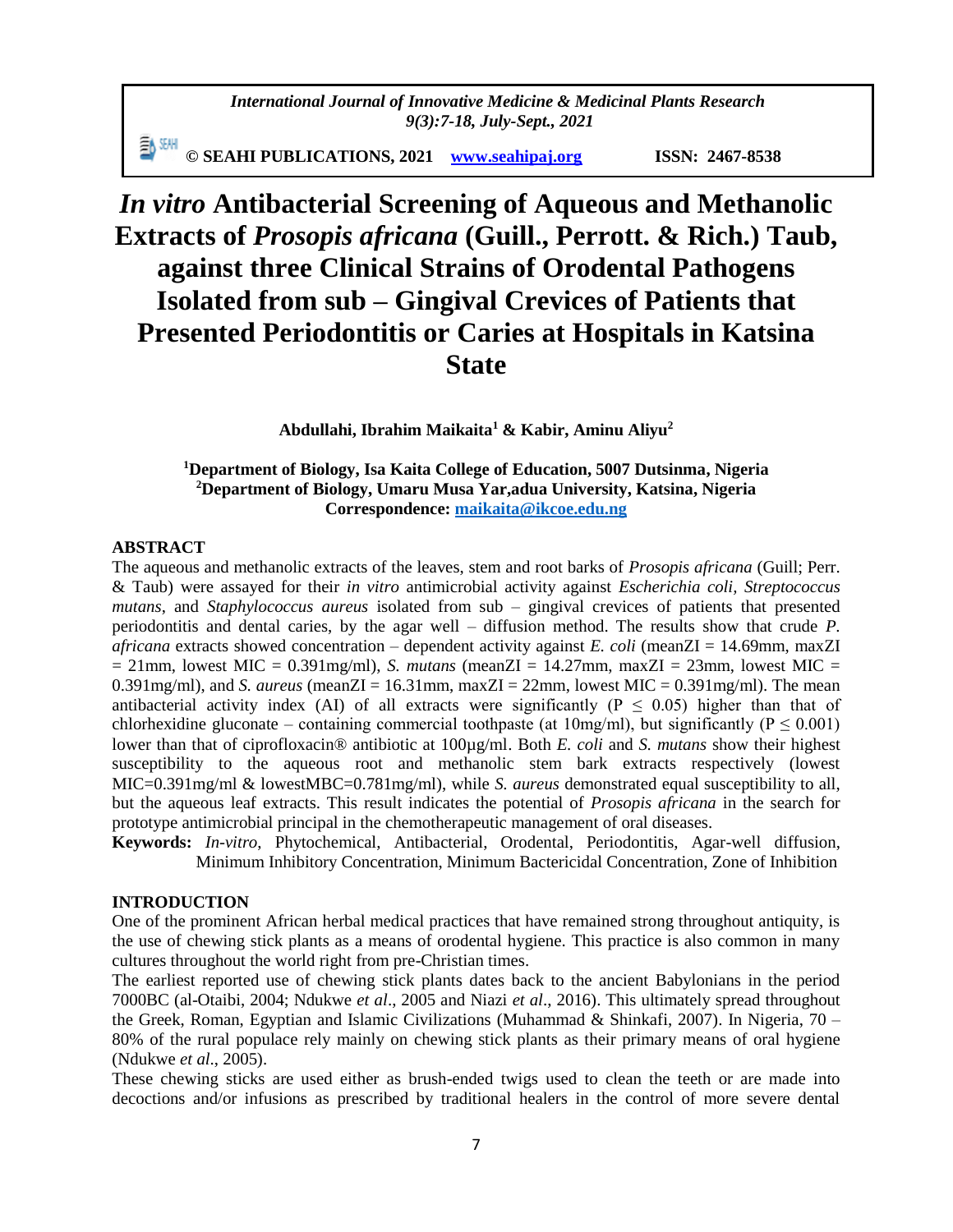problems. The type of plants used as chewing sticks, in any given community, however, depends largely on the local floral diversity. For many people this choice also has more to do with the fibrous nature of the plant twig and the taste-sensation or frothing it produces in the mouth, than on any antimicrobial activity that the plant may have.

Sofowora (2006) reported that the tastes sought for in a chewing stick include ". . . the tingling, peppery taste, and numbness, as provided by *Fagara zanthoxyloides* root; a strong bitter and frothing taste as in *Masularia acuminata* stem … and from *Vernonia amygdalina* root". The type of plants used as chewing sticks in Northern Nigeria include the stem and root cuttings of several indigenous and exotic tree plants, including *Prosopis africana* (Kirya)*, Commiphora africana* (Dashi)*, Securidaca longipedunculata*  (Sanya)*, Khaya senegalensis* (Madachi)*, Fagara zanthoxyloides* (Fasa Kwauri)*, Guiera senegalensis* (Sabara)*, Azadrichta indica* (Bedi)*, Mangifera indica* (Mangwaro)*, Salvadora persica* (Arak)*, Diospyros mespilliforumia* (Kanya)*, Vernonia amygdalina* (Shuwaka)*, Anogeissus leiocarpus* (Marke)*, Garcinia cola* (Goro)*, Psidium guajava* (Gwaba)*, Leptadania hastata* (Yadiya) etc*.*

The antimicrobial investigation of some of these chewing stick plants has shown that some possess antimicrobial activity against pathogenic bacteria and fungi. Thus, in addition to stimulation of the gum, and removing food particles and debris from root crevices like conventional tooth-brushing does, some of these chewing sticks, unlike many conventional toothpastes, also destroy oral microbes (Sofowora, 2006). The anti-microbial activity of chewing stick plants is believed to be a property of their constituent phytochemicals such as alkaloids, saponins, tannins, glycosides, anthraquinones, terpenes and terpenoids, phenols and other phenolic compounds etc (Hooda *et al.,* 2012; Ndukwe *et al.,* 2005). Previous studies have also demonstrated the antibacterial and anti-fungal activity of some of these chewing stick plants, against some wild strains of oral bacteria and fungi such as *Streptococcus mutans, Bacteriodes gingivalis,*  and some oral anaerobes commonly implicated in dental caries and other orodental diseases (Ngonda *et al*., 2012 and Alhussaini *et al*., 2015).

Studies of the antimicrobial activity of chewing stick plants have been justified by the prevailing need to find alternative solutions to the phenomena of multi-drug resistance currently bedeviling the medical field (Alimata *et al.,* 2020, Kouidhi *et al.,* 2015). It has been hypothesized that plant antimicrobials may inhibit bacteria by a different mechanism than those used by conventional antibiotics, and thus may have clinical value in the treatment of resistant microbial strains (Savoia, 2012), or serve as alternative therapeutic options in clinical multi-drug resistance phenomena (Simões *et al*., 2009) and (Khameneh *et al*., 2019). Beteck *et al*. (2014) infact reported that "in the treatment of chloroquine-resistant strains of *Plasmodium*, the natural quinone obtained from *Cinchona* spp, is a more effective therapeutic option than many of the synthetic anti-malarial agents in the market".

Chewing sticks have been reported to possess anti-plaque activity comparable to conventional toothbrushing (Hooda *et al*., 2012 and Chandra *et al*., 2018), and in some cases, give an even greater mechanical and chemical cleansing of oral tissues and plaque removal (Malik *et al*., 2014).

There is thus a renewed ethno-pharmacological investigation of the medicinal properties of several types of African and Asian chewing sticks (Ayanwuyi *et al*., 2010; David *et al*., 2010; Alimata *et al*., 2020 and Shemishere *et al*., 2020).

*Prosopis africana* (Guill., Perrott. & Rich.) Taub*,* also known as the African mesquite and 'Kirya' in Hausa is a small to large tree (4 – 20m in height) plant commonly used as a chewing stick in Northern and many parts of Nigeria. The plant has a drooping foliage with an open crown and slightly rounded buttresses; bark is very dark and scaly. Leaves are alternate and bipinnate with a rachis of about 10-15 cm long with 3-6 pairs of opposite pinnae (5-8 cm long). The plant is native to inter-tropical Africa and widespread throughout the Sudanean and Guinean ecozones, occurring from Senegal to Ethiopia reaching the border of the Sahelian ecozones to the north (Orwa *et al*., 2009).

*P. africana* has also been reported to possess several medicinal uses, although its economic exploitation for its wood value greatly overshadows its exploitation as a medicinal plant (N'Danikou *et al*., 2011). It has been extensively exploited in the savannah region of West Africa, and has for this reason been described as a threatened-specie that is rapidly disappearing from the savannah and Sahelian ecozones (N'Danikou *et al*., 2011 and Abubakar *et al*., 2018).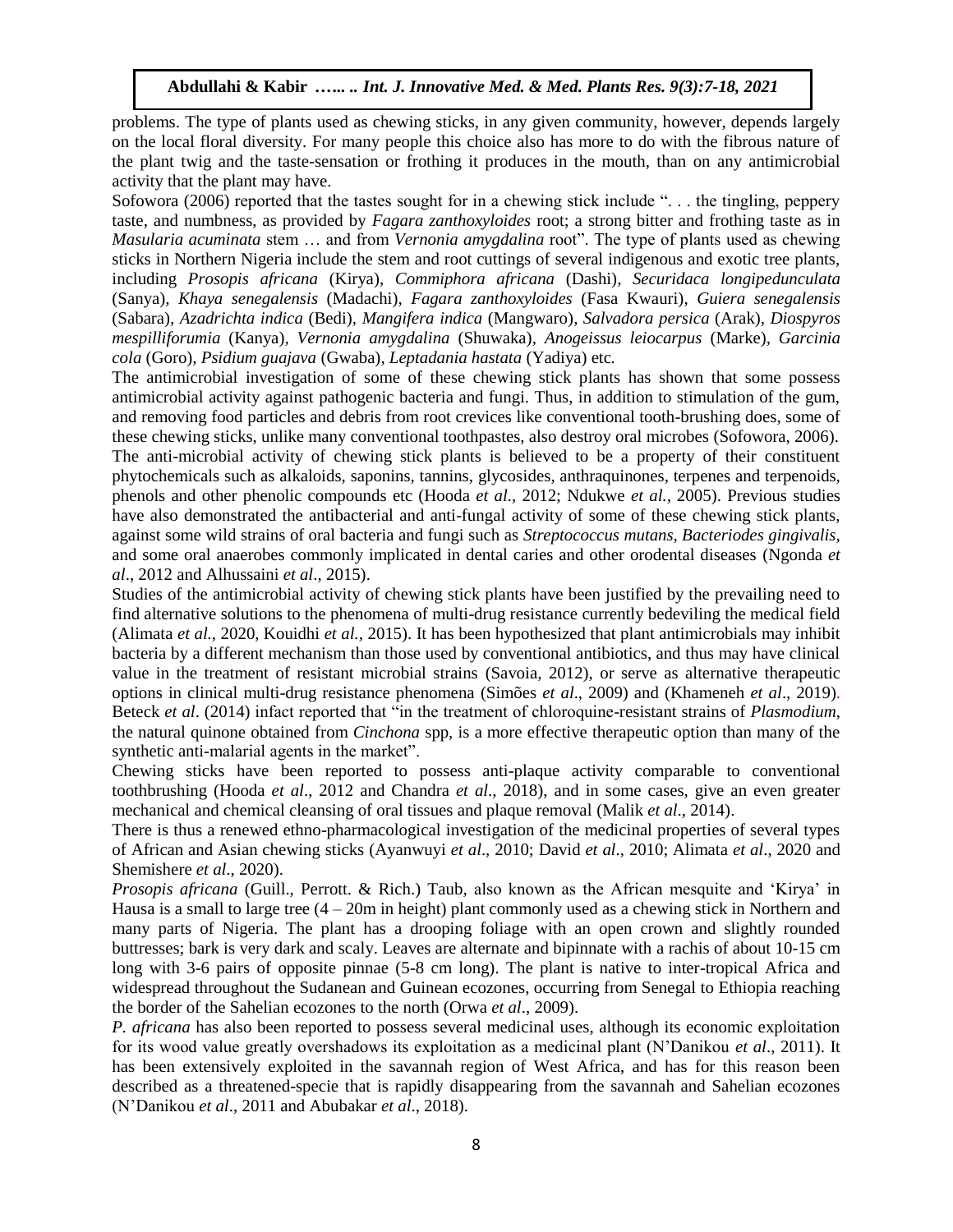Almost all parts of *P. africana* are reported to be used in the traditional treatment of various diseases. The stem bark is used as remedy for dysentery, gonorrhea, bronchitis, and skin diseases. In many parts of Nigeria, the twigs, leaves, bark, and secondary roots are used for the treatment of typhoid fever, dental decay, malaria as well as stomach cramps (Raji *et al*., 2019) and the root poultice is used in the management of bronchitis, dermatitis, tooth decay, dysentery, malaria, stomach cramps, dental caries, sore throat, toothache, tooth decay, and as a dressing for wounds (Muhammad & Shinkafi, 2007).

The major bioactive phytochemicals isolated from *P. africana* have been reported to include alkaloids, saponins and tannins. Sandelier (1999) reported the isolation of the following alkaloids - *prosopine, prosopinone, prosopinine, (+)-prosophylline, isoprosopinine A, isoprosopinine B, prosafrine* and *prosafrinine,* from *P. africana*, while Karla (2008) reported the isolation of *5-hydroxytryptanine, tryptamine, tyramine*, *prosopine, L-arabinose*, and *D-glucuronic acid* from *P. africana*.

Aworinde *et al*. (2016) reported that *P. africana* root extract exhibited a strong antimicrobial activity against *Staphylococcus aureus,* (with MIC at 20mg/ml), *Pseudomonas aeruginosa* and *Klebsiella pneumonia* (with MIC at 50mg/ml). Atawodi & Ogunbusola (2010) also reported that extracts of *P. africana* leaf and root showed strong *in vitro* anti-trypanosomal activity against *Trypanosoma brucei brucei*, at concentrations of 2mg/ml.

The extracts of *P. africana* have also been reported to exhibit significant hepato-protective activity against paracetamol-induced hepatotoxicity in experimental albino rats (Ojo *et al*., 2006), inhibited radial mycelial growth and sclerotial formation in *Macrophomina phaseolina* (Elaigwu *et al*., 2018), showed a significant inhibitory activity on the growth of *Salmonella typii, Streptococcus pyogenes,* Methicillin Resistant *Staphylococcus aureus* (MRSA)*, K. pneumonia, P aeruginosa* and *Candida albicans,* at MICs ranging from 12.5mg/l to 50mg/ml (Aworinde *et al*., 2016; Raji *et al*., 2019).

# **METHODOLOGY**

# **Collection and Preparation of Plant Materials**

Plant materials were collected from Dutsinma environs and identified at the Herbarium of the Department of Botany, Ahmadu Bello University Zaria, and issued with voucher number VN6908.

Extraction of plant materials was carried out as described by Adeiza *et al*. (2009) and Okwute & Ochi, (2017) using sterile de-ionized distilled water and methanol as solvents. Each of the plant material (leaves, stem and root barks) was separately cut into small pieces, shade dried at room temperature (32 – 35<sup>O</sup>C) until constant weight was obtained, and then separately pulverized to a fine powder with a laboratory mortar and pestle and sieved with 20mm sieve British standard sieve, and thereafter placed into appropriately labeled, air – tight bottles, prior to extraction procedures.

### **Phytochemical Screening**

Phytochemical tests for alkaloids, tannins, flavonoids, saponins, glycosides, anthraquinones and terpenoids were conducted using procedures described by Harborne (1998), Harris (2003) and Raji *et al*. (2019).

# **Serial Doubling – Dilution**

A stock solution of 50mg/ml of the extract was prepared by dissolving 5gm of the powdered extract in 100ml of sterile deionized distilled water and shaken until a homogenate solution was obtained. A 2 – fold serial doubling dilution was thereafter prepared as follows. Four test tubes labeled 'A' – 'D' were arranged on a rack with tube A containing 10ml of the 50mg/ml stock concentrate, and tube 'B' to 'D' containing 5ml of its extraction solvent (deionized distilled water or methyl alcohol) each. Starting with tube 'A', 5mls each of the content of the tube was transferred from tube 'A' to 'B' and shaken, then 'B' to 'C' and 'C' to 'D', while 5ml from tube 'D' was taken and discarded. Each tube was however shaken before its content was withdrawn. The procedure was repeated separately for the 9 aqueous and 9 methanolic extracts to obtain 5mls each of the four test concentrations (50mg/ml, 25mg/ml, 12.5mg/ml, and 6.25mg/ml) of the aqueous and methanolic extract concentrates of the three test plants.

# **Collection of Bacterial Samples**

The orodental pathogens used in this study (S*treptococcus mutans, Staphylococcus aureus* and *Escherichia coli*) were clinical isolates collected from patients that presented periodontitis and/or dental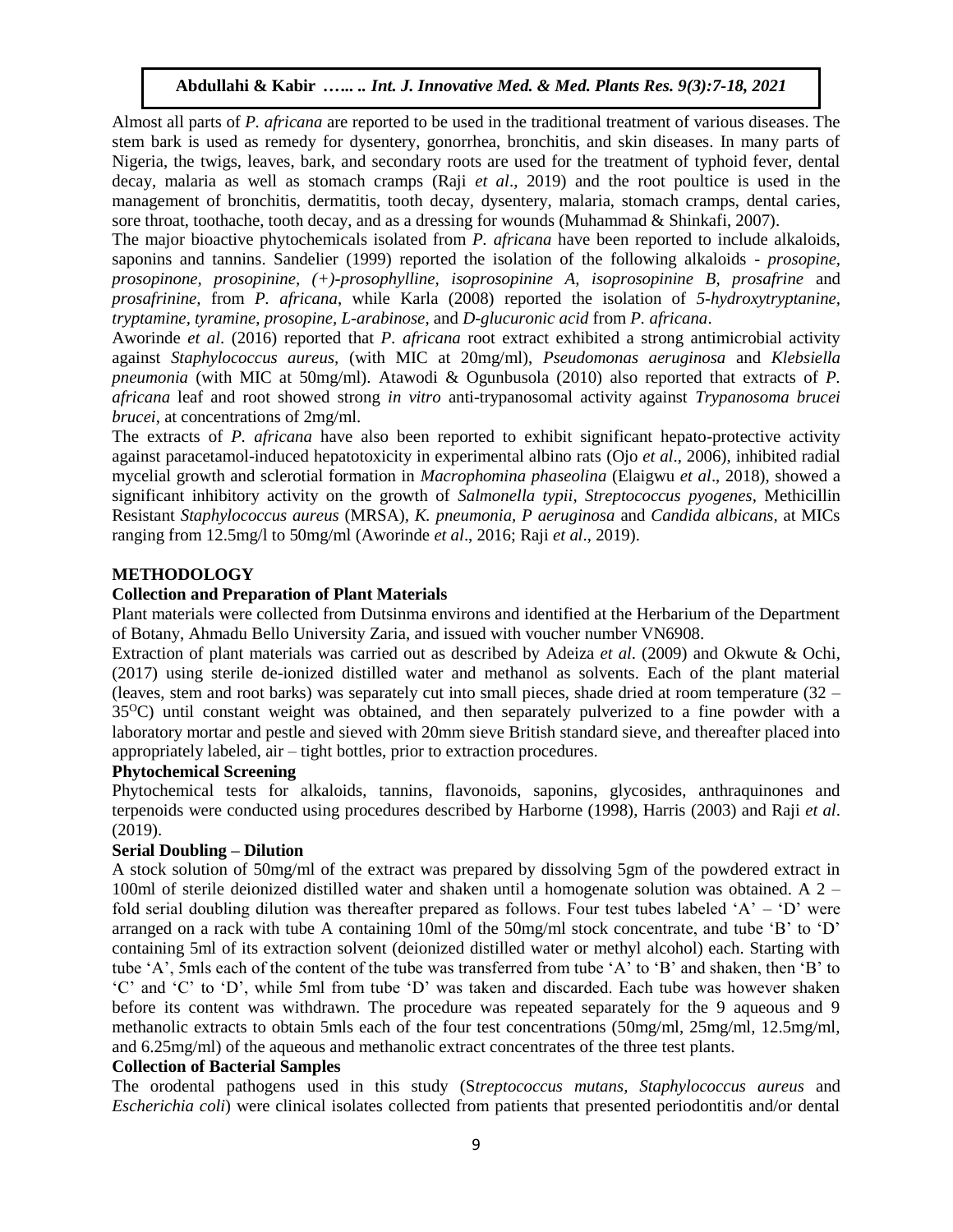caries at the dental unit of Katsina General Hospital Katsina and Turai Yar'Adua Maternity and Children's Hospital Katsina. A total of 68 samples were collected over a period of five weeks, using sterile commercial swab sticks, which were thereafter dipped and shaken in sterile bijou bottles containing peptone water, before to being transported to the laboratory as described by Cheesbrough (2005) and Church (2016).

## **Culturing, Isolation, and Identification of Test Bacteria**

A loopful of the microbial suspension from different samples was transferred onto separate sterile nutrient agar plates and incubated at 37<sup>o</sup>C for 24hrs after which different morphological colonies were severally sub-cultured onto fresh agar plates to get pure cultures, then observed for growth, gram staining and identification according procedures described by Cheesbrough (2005) and Church (2016).

## **Identification of** *Escherichia coli*

Colonies resembling those of *E. coli* (deep red colonies on McConkey agar that tested Gram negative) were sub-cultured onto slanted nutrient agar plates for biochemical tests i.e. Indole, Methyl Red – Voges Proskauer, Simmons's citrate utilization, Urease tests and motility tests as described by Cheesbrough (2005) and Church (2016).

## **Identification of** *Streptococcus mutans*

Test bacteria were first cultured on Mitis – Salivarius agar. Colonies resembling those of *S. mutans* (raised, convex, undulate, opaque, granular, and pale blue or whitish colonies), that had previously tested gram – positive were sub-cultured on blood agar and observed for greenish color along streak line ( $\alpha$  – hemolysis), since *S. mutans* are  $\alpha$  – hemolytic. The suspected colonies were then tested for catalase activity as described by (Cheesbrough, 2005) and (Church, 2016). Identification for *Streptococcus mutans* was confirmed by biochemical tests – mannitol and sorbitol fermentation and catalase test as described by Cheesbrough (2005), Al-Jumaily *et al*. (2014) and Church (2016).

# **Identification of** *Staphylococcus aureus*

Incubated culture plates were observed for colonies which tested gram positive and appeared yellow, round, smooth, raised and glistening on Mannitol Salt Agar. Suspected colonies were sub-cultured onto fresh nutrient agar plates and confirmatory biochemical tests for the presence of *S. aureus* was carried out using catalase and coagulase tests as described by Cheesbrough (2005) and Church (2016).

# **Antibacterial Sensitivity Test**

Antibacterial susceptibility testing was carried out by the ditch – plate method as described by Oseni (2012) and CLSI (2015).

Twenty millilitres (20ml) of previously warmed Mueller Hinton media (prepared according to NCCLS standards) was aseptically poured into 36 freshly autoclaved disposable polystyrene sterile Pyrex® petri dishes (150 x 20mm) to give a mean depth of 4.00mm  $\pm$  0.5mm and left to gel at room temperature. Twelve plates each, were inoculated with *E. coli, S. mutans* and *S. aureus* cultures (previously standardized to 0.5 McFarland turbidity) using a sterile inoculation needle. For each inoculation, the needle was swabbed over the entire surface of the Mueller Hinton Agar plate in a "zig – zag" pattern. The procedure was repeated by swabbing two more times while rotating the plate approximately 60° to ensure an even distribution of the inoculum.

Nine wells (1mm depth and 5mm diameter) were aseptically bored in each media plate, using a sterile cork-borer (No 5) and labelled from the underside of the plate. Using Pasteur pipettes, 0.5ml of the four test extract concentrations (50mg/ml, 25mg/ml, 12.5mg/ml and 6.25mg/ml) were aseptically dispensed separately into eight peripheral wells. Half millilitre of control solutions (distilled water as negative control, 10mg/ml of standard Chlorhexidine Gluconate - containing commercial toothpaste and 100µg/ml Ciprofloxacin® antibiotic as positive controls) were dispensed into the central wells of three petri dishes each as triplicates. The whole process was repeated for each set of test bacteria plates.

The plates were then allowed to pre-diffuse and thereafter incubated at  $37^{\circ}$ C for 24 hours. Each plate was then examined for anti-bacterial activity as shown by the presence of a zone of inhibition around the wells. The zone diameter of inhibition (ZI) for each well was measured to the nearest millimetre and recorded. The activity index (AI) of all the extract types was measured as reported by Yolwin & Leysa (2012) and Dasgupta *et al*. (2012) using the following formula: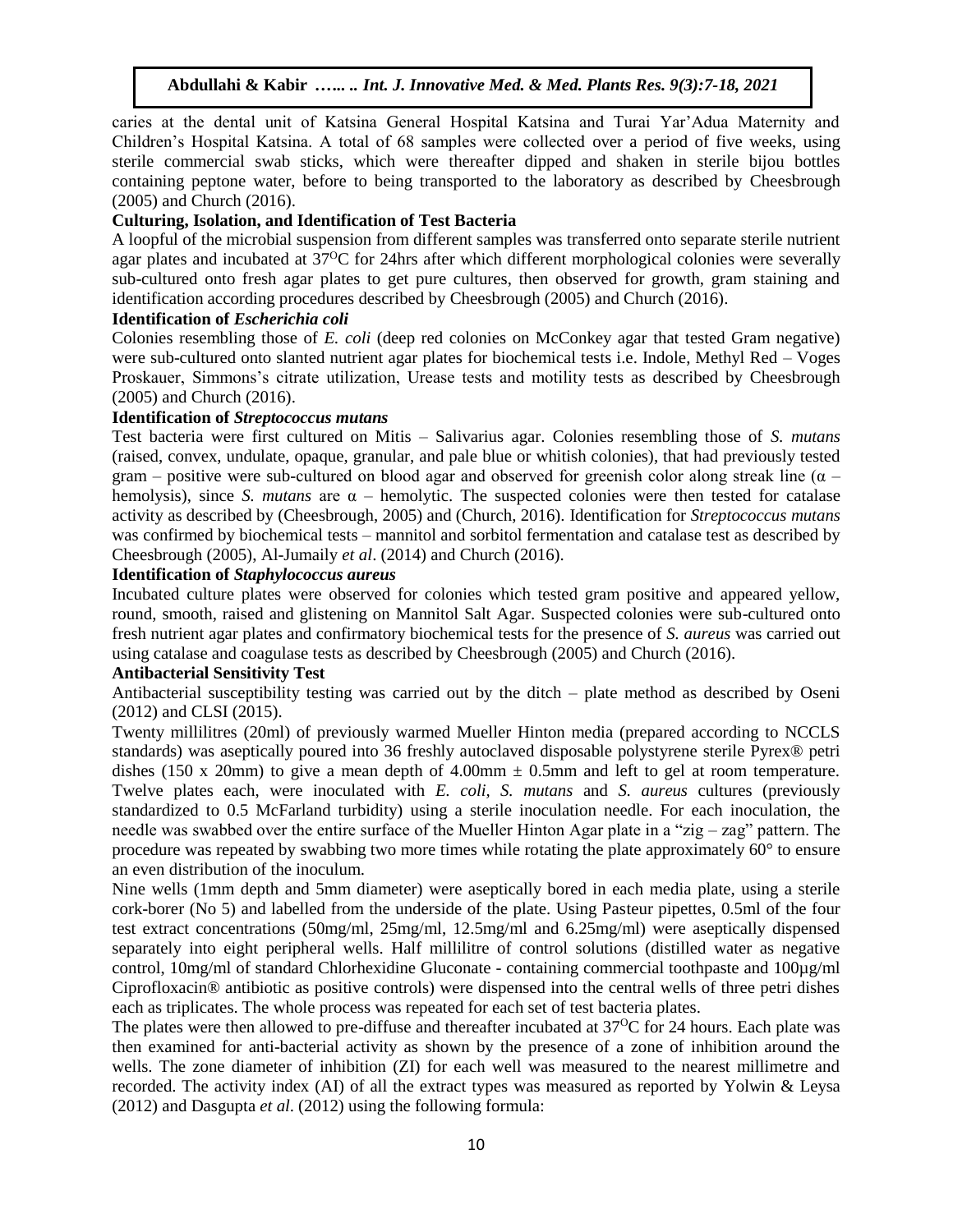Maximum Zone Diameter of Inhibition of Extract  $Activity$  index  $(AI) = \frac{Maximum \, Zone$  Diameter of Inhibition of Extract<br>Maximum Zone Diameter of Inhibition of Positive Control

Where 'maximum zone diameter of inhibition of positive control' is taken as the maximum zone diameter of inhibition of the Standard Chlorhexidine Gluconate – Containing Commercial Toothpaste.

By convention any zone of antibacterial inhibition for plant's antimicrobial agents above a threshold of 12.00mm is accepted as significant (Bauer *et al*., 1966 and Chattopadhyay *et al*., 2009). Any Activity index below 1.00 is also considered as being lower in antimicrobial activity than the reference positive control, which in this study is standard Chlorhexidine Gluconate – containing commercial toothpaste.

# **Determination of Minimum Inhibitory Concentrations (MIC)**

Minimum inhibitory concentrations (MICs) of the test extracts were determined using procedures described by Anyanwu & Okoye (2017) and Setargie *et al*. (2019). MIC was determined for extracts that showed significant activity (max  $ZI \geq 12$ mm) against any of the test bacteria.

The 50mg/ml concentrate of each plant extract was diluted by a serial doubling dilution to obtain 10ml each of seven test extract concentrations i.e. 50mg/ml, 25mg/ml, 12.5mg/ml, 6.25mg/ml, 3.125mg/ml, 1.563mg/ml, 0.781mg/ml and 0.391mg/ml, using nutrient broth as diluent. Seven tubes each containing 5ml of nutrient broth were placed on a rack and labeled 'A' – 'G'. Starting with the  $25mg/ml$  extract concentration, 1ml of each extract concentration (25mg/ml to 0.391mg/ml) was added to a tube each.

One milliliter of broth culture previously standardized to 0.5 McFarland standard was thereafter inoculated into each of the seven test tubes and shaken then incubated at  $37^{\circ}$ C for 24 - 48 hours. A control tube was also inoculated with 1.0ml each of the extract and sterile nutrient broth only. The tube with the lowest concentration showing no detectable turbidity (growth) when compared with the control, was considered as the tube with the minimum inhibitory concentration (MIC) (Setargie *et al*., 2019).

# **Determination of Minimum Bactericidal Concentrations (MBC)**

The minimum bactericidal concentration (MBC) of the test extracts were determined using procedures described by (Setargie *et al*., 2019). Test tubes resulting from MIC test were first assayed, and a loopful of each MIC tube was thereafter inoculated by streaking onto fresh sterile agar plate. The plates were incubated at 37<sup>o</sup>C for 24 hours and observed for possible bacterial growth. The lowest concentration of the sub-culture that shows no bacterial growth was considered as the minimum bactericidal concentration (MBC) (Setargie *et al*., 2019).

#### **RESULTS AND DISCUSSION**

The phytochemical analysis of the aqueous and methanolic extracts of *P. africana* leaves, stem and root bark, shows that both extraction types demonstrated the presence of all phytochemicals tested, except anthraquinones, and alkaloids which were differentially demonstrated in the methanolic extracts (**Table 1**). This result agrees with the report of previous workers of the presence of phytochemicals in *P. africana* extracts (Abdulmumin *et al*., 2019 and Raji *et al*., 2019).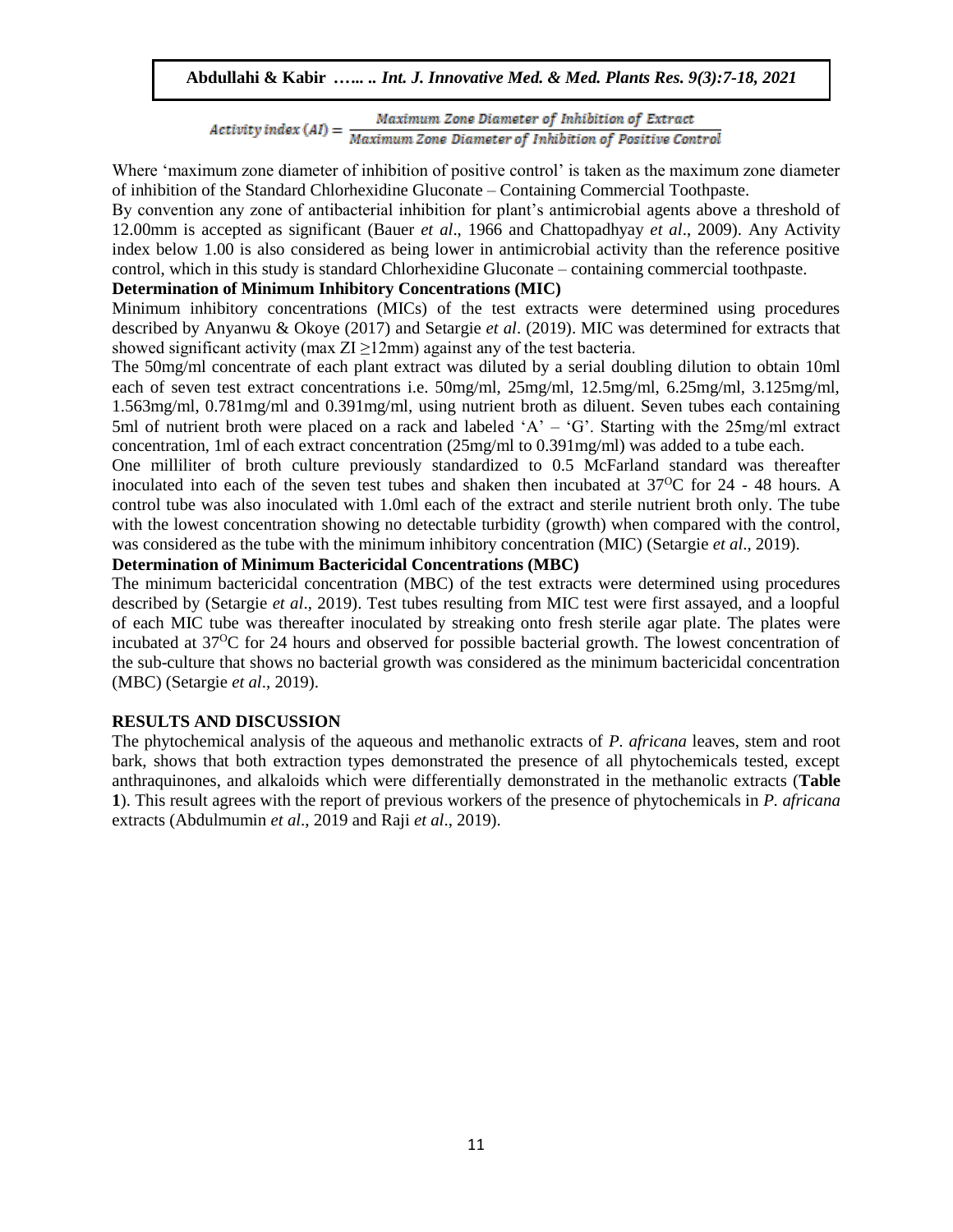#### **Table 1:**

Phytochemical screening of aqueous and methanolic extracts of the leaves, stem, and root bark of *Prosopis africana*.

| Compound                       | Agueous |      |           | <b>Methanolic</b> |      |      |
|--------------------------------|---------|------|-----------|-------------------|------|------|
|                                | Leaves  | Stem | Root      | Leaves            | Stem | Root |
| Carbohydrates                  | +       | +    | $\ddot{}$ |                   |      | ÷    |
| Glycosides                     |         |      | +         |                   |      |      |
| Cardiac Glycosides             |         |      |           |                   |      |      |
| Free Anthraquinones            |         |      |           |                   |      |      |
| <b>Combined Anthraquinones</b> |         |      |           |                   |      |      |
| Saponins                       |         |      |           |                   |      |      |
| <b>Steroids</b>                |         |      |           |                   |      |      |
| Triterpenes                    |         |      |           |                   |      |      |
| Flavonoids                     |         |      |           |                   |      |      |
| Tannins                        |         |      |           |                   |      |      |
| Alkaloids                      |         |      |           |                   |      |      |

**Key**:  $L =$  leaves,  $S =$  Stem bark,  $R =$  Root bark,  $+ =$  present,  $- =$  absent;

The results of the antibacterial susceptibility test shows that the crude aqueous and methanolic extracts of *P. africana* demonstrated a concentration gradient antibacterial activity against orodental clinical isolates of *E. coli, S. mutans* and *S. aureus* at concentrations between 6.25mg/ml to 50mg/ml. Although the methanolic extracts (meanZI=15.57mm, maxZI=23mm, meanAI=1.15) showed slightly higher zone diameters of inhibition, than the aqueous extract (meanZI=15.17mm, maxZI=22mm, meanAI=1.12), statistical analysis showed no significant difference ( $p \le 0.01$ ) between the two extract types in their activity against the test pathogens (see Table 2 and Table 3).

Both stem bark (meanZI=15.50mm, maxZI=22.00mm, meanAI=1.15) and root bark (meanZI=17.31mm, maxZI=23.00mm, meanAI=1.24) extracts demonstrated significantly ( $p \le 0.01$ ) higher zone diameters of inhibition and activity index, than the leaves extract (meanZI=13.88mm, maxZI= 22.00mm, meanAI=1.03) against all three test bacteria (see Table 2 and Table 3).

The zone diameters of inhibition of the stem and root barks extracts, especially at 50mg/ml, 25mg/ml and 12.5mg/ml, as well as their activity index (AI) were also significantly ( $p \le 0.01$ ) higher than that of the standard chlorhexidine-gluconate containing commercial toothpaste control (meanZI=13.50mm, maxZI=14mm, meanAI=1.00) (see Table 2 and Table 3).

*S. aureus* (meanZI = 16.76mm; maxZI = 23.00mm), and *E. coli* (meanZI = 15.28mm; maxZI = 21.00mm) showed significantly ( $p \le 0.01$ ) higher susceptibility than *S. mutans* (meanZI = 14.65mm; maxZI = 22.00mm) was the least susceptible to *P. africana* extracts (see Table 2 and Table 3).

These zone diameters of inhibition of *P. africana* extracts against *E. coli, S. mutans,* and *S. aureus* are well within the range of zone diameters of inhibition reported by other workers (David *et al*., 2010; Ezike *et al*., 2010; Akande & Ajao, 2011; Abdulmumin *et al*., 2019 and Raji *et al*., 2019).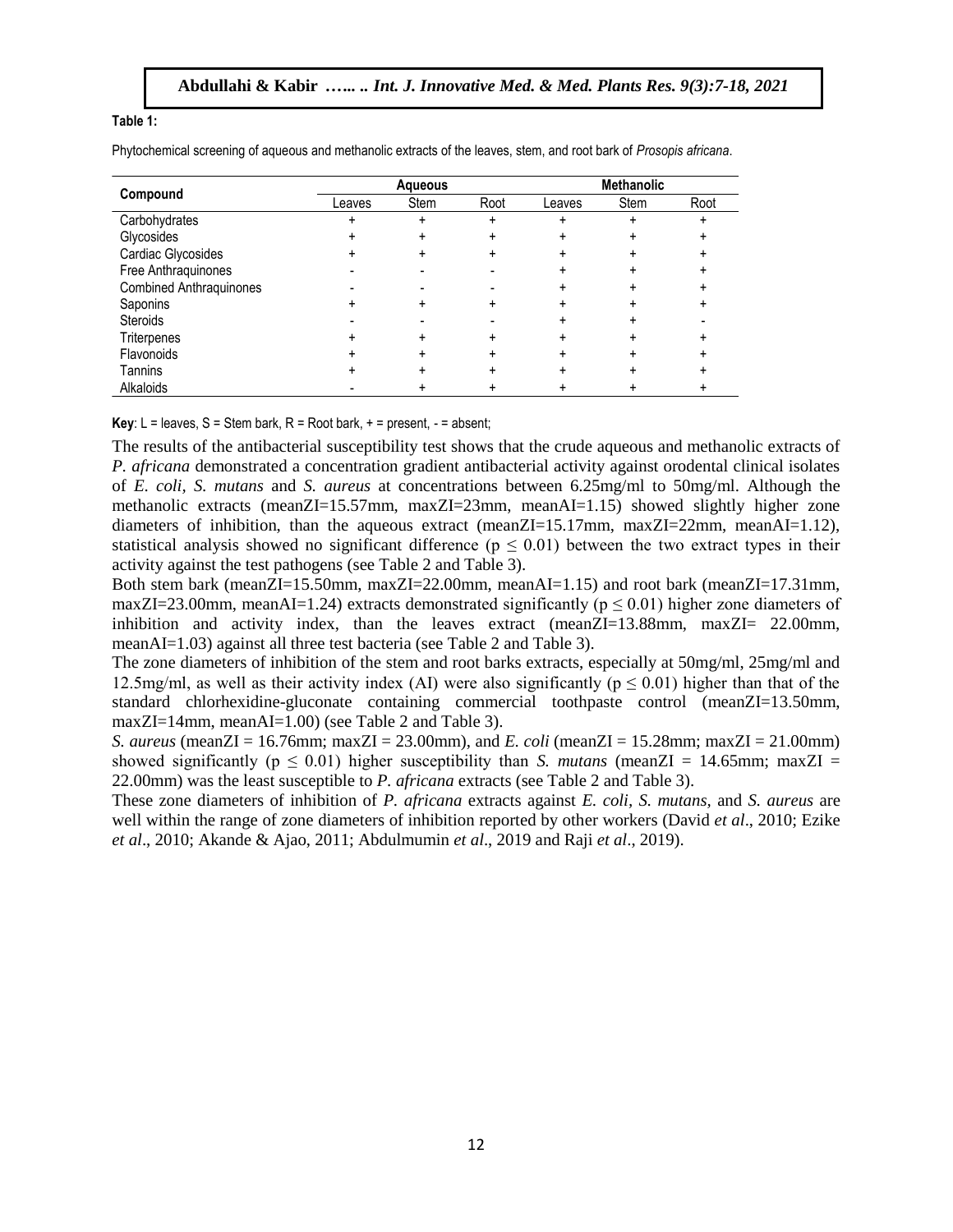**Table 2**: Zone diameters of inhibition (ZI) and Antibacterial Activity Index (AI) of Aqueous and Methanolic Extracts of Leaves, Stem and Root barks of *P. africana* against clinical strains of *E. coli, S. mutans* and *S. aureus* isolated from sub-gingival crevices of periodontitis and dental caries patients in Katsina Hospitals

|                            | Zone Diameter of Inhibition (in mm) |          |        |       | <b>Antibacterial Activity Index (AI)</b> |       |  |
|----------------------------|-------------------------------------|----------|--------|-------|------------------------------------------|-------|--|
| Variable                   |                                     | Mean ZI  | Max ZI | S.E.  | <b>Activity Index</b>                    | S.E.  |  |
| Aqueous                    | E. coli                             | 14.67*   | 21.00  | 0.896 | 1.09                                     | 0.326 |  |
|                            | S. mutans                           | 14.29*   | 21.00  | 0.763 | 1.06                                     | 0.278 |  |
|                            | S. aureus                           | 16.54**  | 22.00  | 0.631 | 1.23                                     | 0.229 |  |
|                            | Mean                                | 15.17**  | 21.33  | 0.763 | 1.12                                     | 0.286 |  |
| Methanolic                 | E. coli                             | 15.38**  | 21.00  | 0.849 | 1.14                                     | 0.309 |  |
|                            | S. mutans                           | $14.42*$ | 22.00  | 0.878 | 1.07                                     | 0.319 |  |
|                            | S. aureus                           | 16.92**  | 23.00  | 0.568 | 1.25                                     | 0.206 |  |
|                            | Mean                                | 15.57*** | 22.00  | 0.765 | 1.15                                     | 0.289 |  |
| Leaves                     | E. coli                             | 12.88ns  | 19.00  | 1.056 | 0.95                                     | 0.314 |  |
|                            | S. mutans                           | 12.50ns  | 18.00  | 0.944 | 0.93                                     | 0.280 |  |
|                            | S. aureus                           | 16.25**  | 22.00  | 0.674 | 1.20                                     | 0.200 |  |
|                            | Mean                                | 13.88ns  | 19.67  | 0.891 | 1.03                                     | 0.292 |  |
| Stem Bark                  | E. coli                             | 15.31**  | 21.00  | 1.106 | 1.13                                     | 0.329 |  |
|                            | S. mutans                           | 14.56*   | 21.00  | 1.000 | 1.08                                     | 0.297 |  |
|                            | S. aureus                           | 16.63**  | 22.00  | 0.735 | 1.23                                     | 0.217 |  |
|                            | Mean                                | 15.50**  | 21.33  | 0.947 | 1.15                                     | 0.286 |  |
| Root Bark                  | E. coli                             | 16.88**  | 21.00  | 0.806 | 1.25                                     | 0.239 |  |
|                            | S. mutans                           | 16.00**  | 22.00  | 0.899 | 1.18                                     | 0.268 |  |
|                            | S. aureus                           | 17.31**  | 23.00  | 0.794 | 1.28                                     | 0.235 |  |
|                            | Mean                                | 16.73**  | 22.00  | 0.833 | 1.24                                     | 0.246 |  |
| 50mg/ml                    | E. coli                             | 18.75**  | 21.00  | 0.719 | 1.39                                     | 0.186 |  |
|                            | S. mutans                           | 18.25**  | 22.00  | 0.740 | 1.35                                     | 0.191 |  |
|                            | S. aureus                           | 20.08**  | 23.00  | 0.514 | 1.49                                     | 0.132 |  |
|                            | Mean                                | 19.03**  | 22.00  | 0.658 | 1.41                                     | 0.177 |  |
| 25mg/ml                    | E. coli                             | 16.50**  | 20.00  | 0.925 | 1.22                                     | 0.238 |  |
|                            | S. mutans                           | 15.58**  | 20.00  | 0.830 | 1.15                                     | 0.214 |  |
|                            | S. aureus                           | 17.83**  | 20.00  | 0.345 | 1.32                                     | 0.087 |  |
|                            | Mean                                | 16.64**  | 20.00  | 0.700 | 1.23                                     | 0.199 |  |
| 12.5mg/ml                  | E. coli                             | 13.92ns  | 18.00  | 1.018 | 1.03                                     | 0.262 |  |
|                            | S. mutans                           | 13.50ns  | 18.00  | 0.883 | 1.00                                     | 0.226 |  |
|                            | S. aureus                           | 16.00**  | 18.00  | 0.246 | 1.19                                     | 0.063 |  |
|                            | Mean                                | 14.47*   | 18.00  | 0.716 | 1.07                                     | 0.214 |  |
| $6.25$ mg/ml               | E. coli                             | 10.92ns  | 15.00  | 0.949 | 0.81                                     | 0.244 |  |
|                            | S. mutans                           | 10.08ns  | 13.00  | 0.633 | 0.74                                     | 0.161 |  |
|                            | S. aureus                           | 13.00ns  | 13.00  | 0.369 | 0.96                                     | 0.095 |  |
|                            | Mean                                | 11.33ns  | 13.67  | 0.651 | 0.84                                     | 0.196 |  |
| <b>Distilled Water</b>     | E. coli                             | 5.00ns   | 5.00   | 0.000 | 0.37                                     | 0.000 |  |
|                            | S. mutans                           | 5.00ns   | 5.00   | 0.000 | 0.37                                     | 0.000 |  |
|                            | S. aureus                           | 5.00ns   | 5.00   | 0.000 | 0.37                                     | 0.000 |  |
|                            | Mean                                | 5.00ns   | 5.00   | 0.000 | 0.37                                     | 0.000 |  |
| Standard Toothpaste        | E. coli                             | 13.50ns  | 14.00  | 0.500 | 1.00                                     | 0.057 |  |
|                            | S. mutans                           | 13.50ns  | 14.00  | 0.500 | 1.00                                     | 0.057 |  |
|                            | S. aureus                           | 13.50ns  | 14.00  | 0.500 | 1.00                                     | 0.057 |  |
|                            | Mean                                | 13.50ns  | 14.00  | 0.500 | 1.00                                     | 0.044 |  |
| <b>Standard Antibiotic</b> | E. coli                             | 33.50**  | 34.00  | 0.500 | 2.48                                     | 0.057 |  |
|                            | S. mutans                           | 32.50**  | 33.00  | 0.500 | 2.41                                     | 0.049 |  |
|                            | S. aureus                           | 32.50**  | 33.00  | 0.500 | 2.41                                     | 0.049 |  |
|                            | Mean                                | 32.83**  | 33.33  | 0.500 | 2.43                                     | 0.056 |  |
| Pathogen                   | E. coli                             | 15.28    | 21.00  | 0.500 | 1.13                                     | 0.424 |  |
|                            | S. mutans                           | 14.65    | 22.00  | 0.500 | 1.08                                     | 0.404 |  |
|                            | S. aureus                           | 16.76    | 23.00  | 0.500 | 1.24                                     | 0.351 |  |
|                            | Mean                                | 15.56    | 22.00  | 0.500 | 1.15                                     | 0.397 |  |

KEY: S.E = Standard error of the mean; AI = Antibacterial Activity Index (measured relative to the activity of the standard toothpaste control); \*\* = mean ZI is significantly higher than that of toothpaste control at p ≤ 0.01; \* = mean ZI is significantly higher than the toothpaste control at p ≤ 0.05; NS = mean ZI is not significantly higher than the toothpaste control at p ≤ 0.05.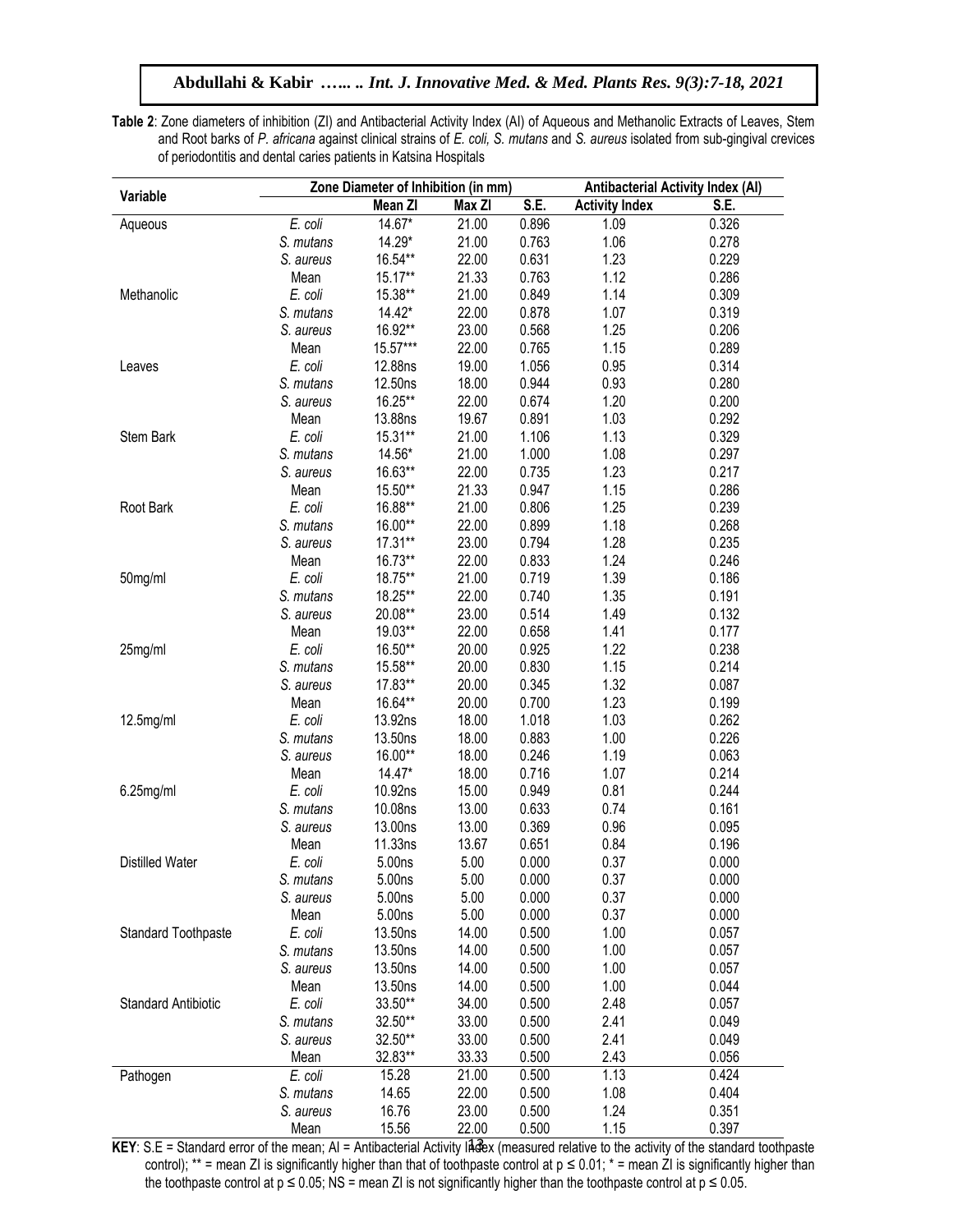In general, the mean antibacterial activity index of the methanolic extracts were higher than that of the aqueous extracts for *S. mutans* (meanAI aqueous =1.06, meanAI methanolic =1.07), *E. coli* (meanAI aqueous =1.09, meanAI methanolic =1.14) and for *S. aureus* (meanAI aqueous =1.23, meanAI methanolic =1.25). This result supports the findings of Nden *et al.* (2019) and Alimata *et al.* (2020) that reported higher zones of inhibition and lower MICs for methanolic extract of *P. africana* than its aqueous extract.

In comparison, the standard antibiotic control (Ciprofloxacin®) at 10mg/ml showed the highest antimicrobial activity index  $(AI = 2.46)$ , about 146% times more than the activity index of the standard toothpaste  $(AI = 1.00)$ .

Similarly, at 50mg/ml and 25mg/ml the zone diameter of inhibition shown by all extracts of *P. africana* were significantly ( $P \le 0.05$ ) higher than that shown by the standard chlorohexidine gluconate-containing toothpaste control, but the zone diameter of inhibition shown by the standard antibiotic control against all the three test bacteria is significantly ( $P \le 0.01$ ) higher than those shown by all extracts of *P. africana* (Table 3).

**Table 3**: SPSS® Univariate ANOVA for mean zones of inhibition of Aqueous and Methanolic extracts of *P. africana* leaves, stem and root bark, against clinical isolates of *E. coli, S. mutans* and *S. aureus* isolated from sub-gingival crevices of periodontitis and dental caries patients in Katsina Hospitals.

| <b>Source</b>   | Type III Sum of Squares | df  | Mean Square |        | Sig. |
|-----------------|-------------------------|-----|-------------|--------|------|
| Part            | 196.764                 |     | 98.382      | 14.069 | .000 |
| Extract         | 5.840                   |     | 5.840       | .835   | .364 |
| Pathogen        | 144.056                 |     | 72.028      | 10.300 | .000 |
| Concentration   | 1155.243                |     | 385.081     | 55.066 | .000 |
| Error           | 503.500                 | 72  | 6.993       |        |      |
| Total           | 36147.000               | 144 |             |        |      |
| Corrected Total | 2137.493                | 143 |             |        |      |

a. R Squared = .764 (Adjusted R Squared = .532)

MIC and MBC tests showed that all the leaves, root bark (lowest MIC =  $0.391$ mg/ml, lowest MBC =  $0.781$ mg/ml), and aqueous stem extracts (lowest MIC = 0.3911mg/ml, lowest MBC = 1.563mg/ml) demonstrated their lowest MIC and MBC on *S. aureus*, while the methanolic stem extract (lowest MIC = 0.391mg/ml, lowest MBC = 0.781mg/ml) demonstrated its lowest MIC and MBC on *E. coli.* The aqueous root extract (lowest MIC =  $0.391$ mg/ml, lowest MBC =  $0.781$ mg/ml) however also shows lower MIC and MBC on both *S. mutans* (**Table 4**).

These results are also within the range of zone diameters of inhibition, MICs and MBCs of *P. africana* extracts reported by other workers (David *et al*., 2010; Ezike *et al*., 2010; Akande & Ajao, 2011; Ajiboye *et al*., 2013; Aworinde *et al*., 2016; Abdulmumin *et al*., 2019 and Alimata *et al*., 2020).

**Table 4**: Minimum Inhibitory Concentrations (MIC) and Minimum Bactericidal Concentrations (MBC) of *P. africana,* against clinical strains of *E. coli, S. mutans* and *S. aureus* isolated from patients that presented periodontal diseases at Katsina General Hospital and Umaru Musa Yar'adua Children and Maternity Hospital Katsina**.**

| Extract         | MIC/MBC    | E. coli       | S. mutans     | S. aureus     |
|-----------------|------------|---------------|---------------|---------------|
| Aqueous Leaf    | MIC        | 1.563mg/ml    | $3.125$ mg/ml | $0.781$ mg/ml |
|                 | <b>MBC</b> | $3.125$ mg/ml | $6.250$ mg/ml | $1.563$ mg/ml |
| Methanolic Leaf | <b>MIC</b> | $0.781$ mg/ml | $0.781$ mg/ml | $0.391$ mg/ml |
|                 | <b>MBC</b> | $3.125$ mg/ml | $1.563$ mg/ml | $0.781$ mg/ml |
| Aqueous Stem    | <b>MIC</b> | $0.781$ mg/ml | $0.781$ mg/ml | $0.391$ mg/ml |
|                 | <b>MBC</b> | $1.563$ mg/ml | $1.563$ mg/ml | $1.563$ mg/ml |
| Methanolic Stem | MIC        | $0.391$ mg/ml | $1.563$ mg/ml | $0.391$ mg/ml |
|                 | <b>MBC</b> | $0.781$ mg/ml | $3.125$ mg/ml | $1.563$ mg/ml |
| Aqueous Root    | <b>MIC</b> | $0.781$ mg/ml | $0.391$ mg/ml | $0.391$ mg/ml |
|                 | <b>MBC</b> | $3.125$ mg/ml | $0.781$ mg/ml | $0.781$ mg/ml |
| Methanolic Root | <b>MIC</b> | $0.781$ mg/ml | $0.781$ mg/ml | $0.391$ mg/ml |
|                 | <b>MBC</b> | 1.563mg/ml    | $1.563$ mg/ml | $0.781$ mg/ml |

KEY: MIC = Minimum Inhibitory Concentration; MBC = Minimum Bactericidal Concentration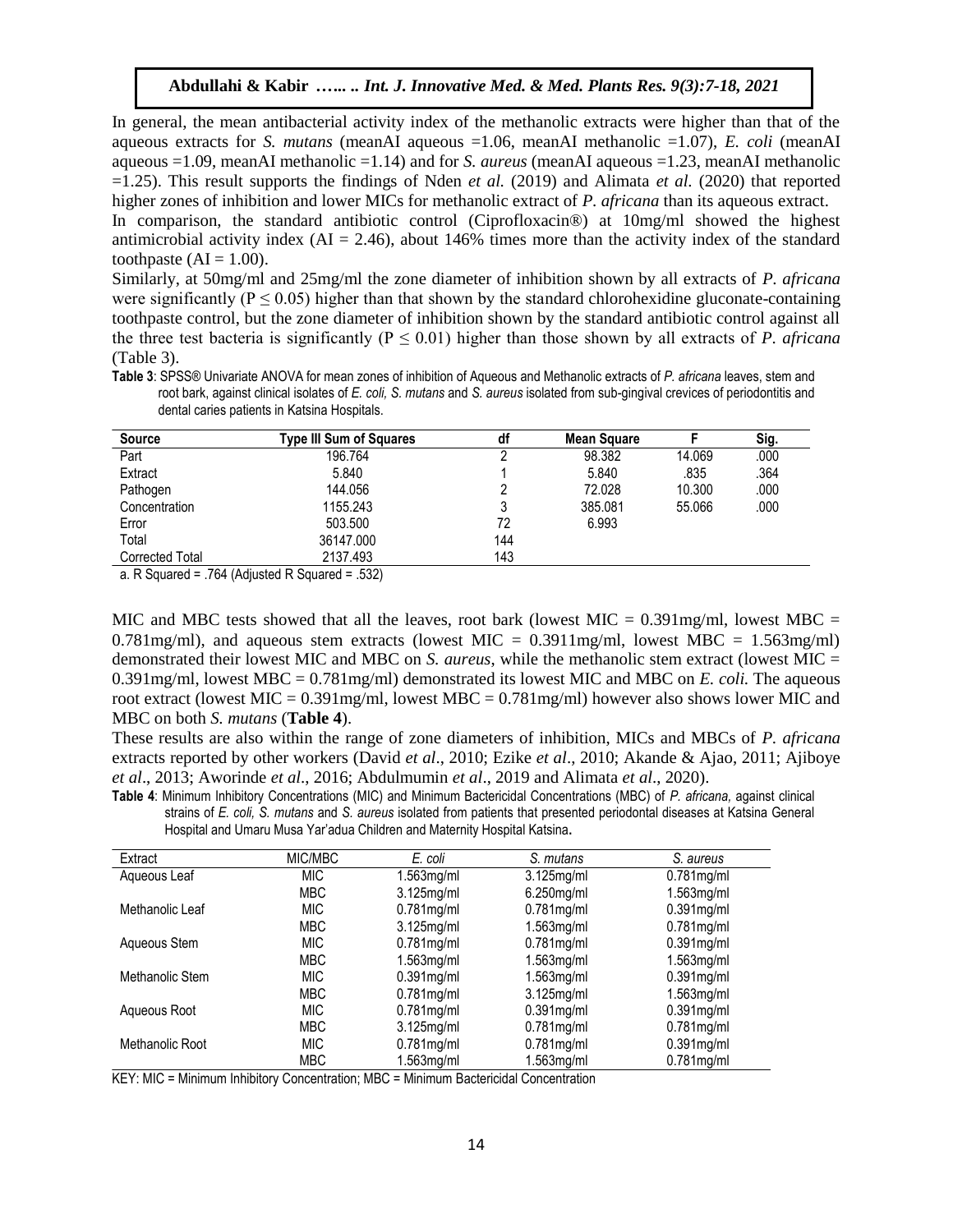## **CONCLUSION**

The findings from this study have shown that the aqueous and methanolic extracts of the leaves, stem bark and root of *P. africana* commonly used in Northern Nigeria as chewing stick, has shown an antimicrobial activity against clinical strains of *E. coli, S. mutans* and *S. aureus* isolated from sub – gingival crevices of patients that presented periodontitis and dental caries at two hospitals in Katsina, Katsina State Nigeria. The chewing stick plant has demonstrated MICs and MBCs as low as 0.391mg/ml and 0.781mg/ml respectively, against the three clinical strains of *E. coli, S. mutans* and *S. aureus*.

#### **RECOMMENDATIONS**

This result indicates the potentials of *P. africana* for use in chemotherapeutic management and treatment of orodental infections and as antimicrobial additive to commercial toothpaste formulations.

Given also, the large repository of ethnobotanical information on medicinal plants available with herbal medical practitioners, there is the need for a coherent well – planned policy on traditional medical practice, so as to make available this information, to enable its harnessing in the hunt for antimicrobial prototype principals. This is especially because of the myriad of problems associated herbal medical practice, which include, but are not limited to toxic overdose, mis – diagnosis, fetishes etc.

#### **REFERENCES**

- Abdulmumin, A. R., Kassim, Z. J., Muhammad, I. L., Mohammed, S. B., & Ya'aba, Y. (2019). Antimicrobial Potency and Bioactive Ingredients of Different Extracts of *Prosopis africana* against Some Selected Human Pathogenic Microbes: An In-vitro Approach. *Journal of Complementary and Alternative Medical Research*, 1–9. https://doi.org/10.9734/jocamr/2019/v8i130112
- Abubakar, U. S., Khalifa, B. I., Abdu, F., Sanusi, M., Gawuna, T. A., Adamu, J. G., & Rogo, S. S. (2018). Threatened medicinal plants of Kano Flora and the need for urgent conservation. *International Journal of Conservation Science*, *9*(1), 173–178.
- Adeiza, A. A., Maikai, V. A., & Hassan, F. B. (2009). Phytochemical screening and evaluation of some medicinal plants for their in vitro activities on *Trypanosoma evansi*. *Journal of Medicinal Plants Research*, *3*(4), 315–318.
- Ajiboye, A. A., Agboola, D. A., Fadimu, O. Y., & Afolabi, A. O. (2013). Antibacterial, Phytochemical and Proximate Analysis of *Prosopis africana* (Linn) Seed and Pod Extract. *FUTA Journal of Research in Sciences*, *9*(1), 101–109. https://doi.org/ISSN: 2315-8239
- Akande, T. A., & Ajao, A. T. (2011). Chemotherapeutic Values of Four Nigerian Chewing Sticks on Bacteria Isolates of Dental Infection. *Global Journal of Science Frontier Research*, *11*(8), 90– 95.
- Alhussaini, M. S., Saadabi, A. M., & Ibrahim, K. E. (2015). An evaluation of the antimicrobial activity of *Commiphora myrrha* Nees (Engl.) oleo-gum resins from Saudi Arabia. *Journal of Medical Sciences (Faisalabad)*, *15*(4), 198–203. https://doi.org/10.3923/jms.2015.198.203
- Alimata, B., Dofini, M. R., Souleymane, C., Eli, C., Noufou, O., Seydou, S. D., Hassanata, M., & Martin, K. (2020). The Ethnobotanical Survey, Antibacterial Activity and Phytochemical Screening of Extracts of *Prosopis africana* (Guill. & Perr.) Taub. *European Journal of Medicinal Plants*, *1*, 39–47. https://doi.org/10.9734/ejmp/2020/v31i330221
- Al-jumaily, E. F. A., Al-seubehawy, H. M. Z., & Al-toraihy, F. A. (2014). Original Research Article Isolation and Identification of *Streptococcus mutans* (H5) produced glucosyltransferase and cell-associated glucosyltransferase isolated from dental caries. In *International Journal of Current Microbiology and Applied Sciences* (Vol. 3, Issue 6).
- al-Otaibi, M. (2004). The miswak (chewing stick) and oral health. Studies on oral hygiene practices of urban Saudi Arabians. *Swedish Dental Journal. Supplement*, *167*, 2–75.
- Andrews, J. M. (2006). Determination of Minimum Inhibitory Concentrations. In *Determination of Minimum Inhibitory Concentrations* (Issue March, pp. 1–19). Department of Microbiology, City Hospital NHS Trust Birmingham B18 7QH.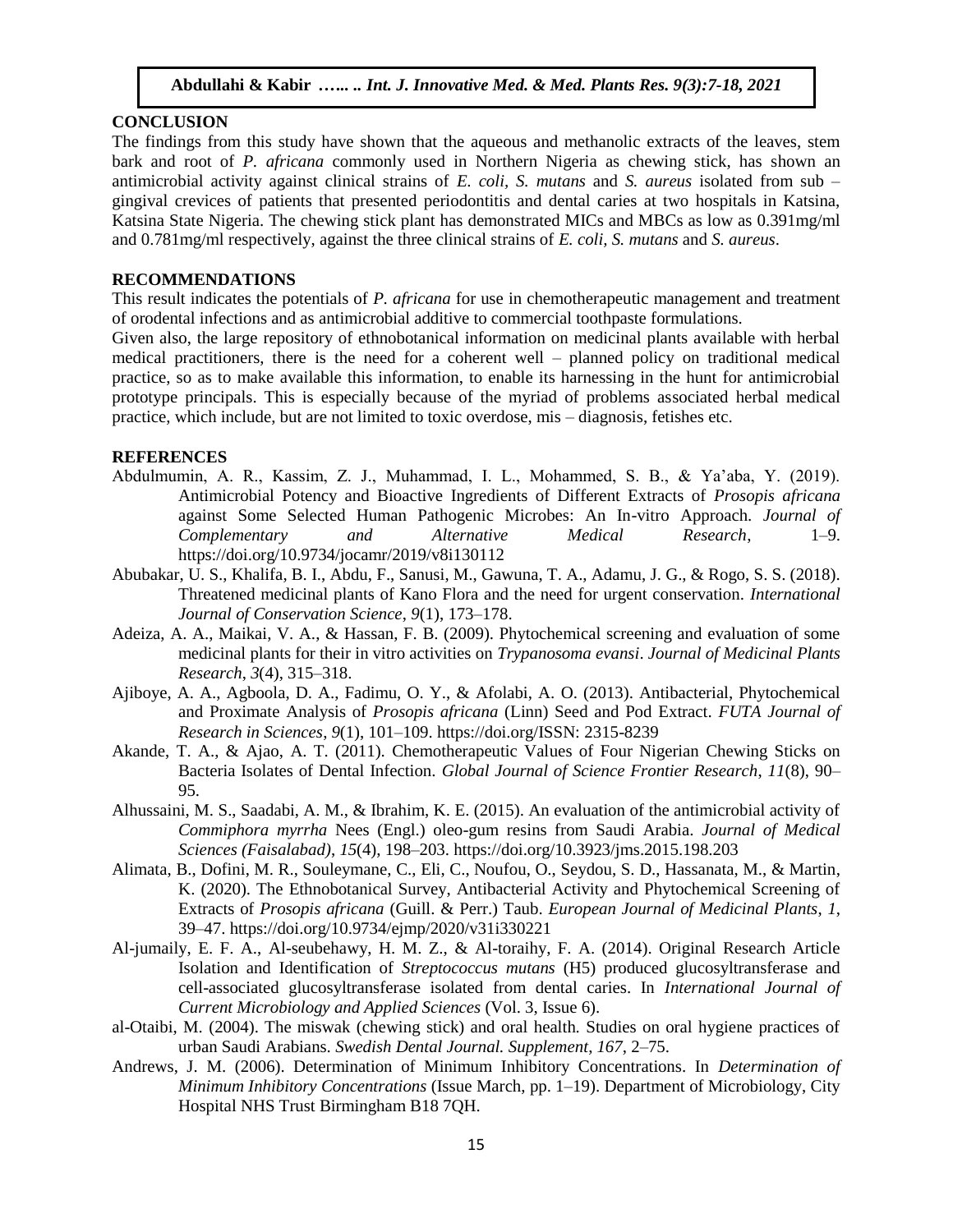- Anyanwu, M. U., & Okoye, R. C. (2017). Antimicrobial activity of Nigerian medicinal plants. *Journal of Intercultural Ethnopharmacology*, *6*(2), 240–259. https://doi.org/10.5455/jice.20170106073231
- Atawodi, S., & Ogunbusola, F. (2010). Evaluation of Anti-trypanosomal Properties of Four Extracts of Leaves, Stem and Root Barks of *Prosopis africana* in Laboratory Animals. *Biokemistri*, *21*(2). https://doi.org/10.4314/biokem.v21i2.56478
- Aworinde, D., Erinoso, S., & IbukunOluwa, M. (2016). Mineral compositions, phytochemical constituents and in vitro antimicrobial screening of some chewing sticks from Ibadan, Southwestern Nigeria. *Journal of Applied Biosciences*, *101*(1.3), 9589–9597. https://doi.org/http://dx.doi.org/10.4314/jab.v101i1.3
- Ayanwuyi, L. O., Yaro, A. H., & Abodunde, O. M. (2010). Analgesic and anti-inflammatory effects of the methanol stem bark extract of *Prosopis africana*. *Pharmaceutical Biology*, *48*(3), 296–299. https://doi.org/10.3109/13880200903121006
- Bauer, A. W., Kirby, W. M., Sherris, J. C., & Turck, M. (1966). Antibiotic susceptibility testing by a standardized single disk method. *American Journal of Clinical Pathology*, *45*(4), 493–496. https://doi.org/10.1093/ajcp/45.4\_ts.493
- Beteck, R. M., Smit, F. J., Haynes, R. K., & N'Da, D. D. (2014). Recent progress in the development of anti-malarial quinolones. *BMC - Malaria Journal*, *13*(Article 339), 13–17. https://doi.org/https://doi.org/10.1186/1475-2875-13-339
- Chandra, A., Sharma, V. K., Kaur, N., Agnihotri, A., Bhardwaj, P., & Shukla, A. K. (2018). Gingival Health and Plaque Removal Assessment by Neem Stick and Toothbrush: A Comparative Study. *Int J Med Res Prof*, *4*(5), 198–202.
- Chattopadhyay, R. R., Bhattacharyya, S. K., Medda, C., Chanda, S., & Bag, A. (2009). A comparative evaluation of antibacterial potential of some plants used in Indian traditional medicine for the treatment of microbial infections. *Brazilian Archives of Biology and Technology*, *52*(5), 1123– 1128. https://doi.org/10.1590/S1516-89132009000500009
- Cheesbrough, M. (2005). District laboratory practice in tropical countries. In *District Laboratory Practice in Tropical Countries*. Cambridge university press. https://doi.org/10.1017/CBO9780511581304
- Church, D. L. (2016). Biochemical tests for the identification of aerobic bacteria. In *Clinical Microbiology Procedures Handbook, Fourth Edition* (pp. 3–17). American Society of Microbiology.
- CLSI. (2015). *M100S Performance Standards for Antimicrobial (CLSI) 26th Edition* (D. Jean B. Patel, PhD, M. Franklin R. Cockerill III, M. George M. Eliopoulos, F. Stephen G. Jenkins, PhD, D(ABMM), P. James S. Lewis II, P. Brandi Limbago, F. David P. Nicolau, PharmD, FCCP, M. Robin Patel, Frcp. Mair Powell, MD, FRCP, D. Sandra S. Richter, MD, Mms. Jana M. Swenson, M. Maria M. Traczewski, BS, M. John D. Turnidge, M. Melvin P. Weinstein, & P. Barbara L. Zimmer, Eds.). Clinical and Laboratory Standards Institute.
- Dasgupta, N., Ranjan, S., Saha, P., Jain, R., Malhotra, S., & Arabi Mohamed Saleh, M. A. (2012). Antibacterial activity of leaf extract of Mexican marigold (*Tagetes erecta*) against different gram positive and gram-negative bacterial strains. *Journal of Pharmacy Research*, *5*(8), 4201– 4203.
- David, O. M., Famurewa, O., & Olawale, A. K. (2010). In vitro assessment of aqueous and ethanolic extracts of some Nigerian chewing sticks on bacteria associated with dental infections. *African Journal of Microbiology Research*, *4*(19), 1949–1953.
- Elaigwu, M., Oluma, H. O. A., & Amana, O. (2018). Phytochemical and Antifungal Activity of Leaf Extracts of *Prosopis africana* and *Anacardium occidentale* against *Macrophomina* Root Rot of *Sesamum indicum* L in Benue State, Central Nigeria. *Journal of Geoscience and Environment Protection*, *6*(7), 66–76. https://doi.org/10.4236/gep.2018.67005
- Ezike, A. C., Akah, P. A., Okoli, C. O., Udegbunam, S., Okwume, N., Okeke, C., & Iloani, O. (2010). Medicinal plants used in wound care: A study of *Prosopis africana* (Fabaceae) stem bark. *Indian Journal of Pharmaceutical Sciences*, *72*(3), 334–339. https://doi.org/10.4103/0250- 474X.70479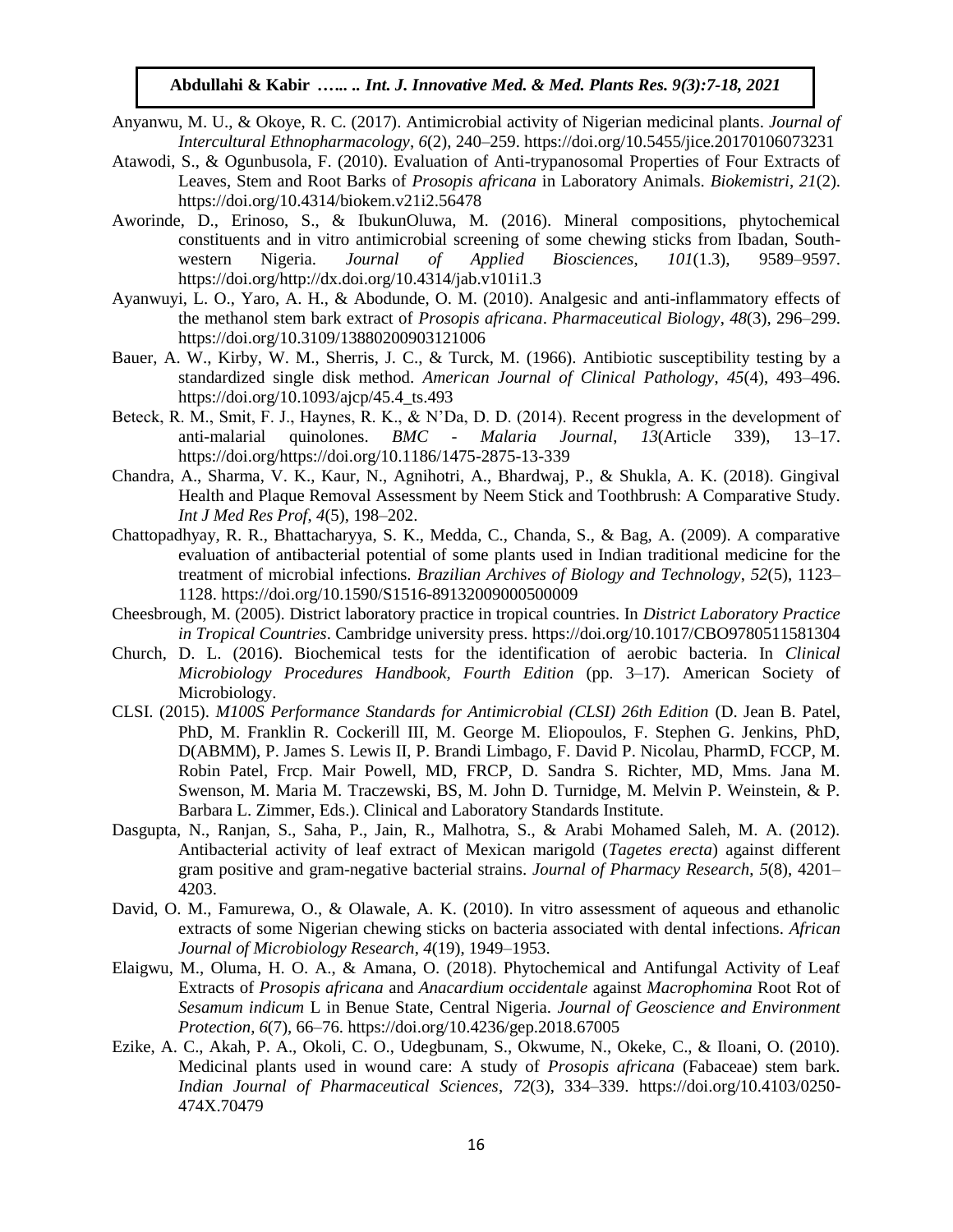- Harborne, A. J. (1998). *Phytochemical methods a guide to modern techniques of plant analysis*. springer science & business media.
- Harris, R. (2003). Trease and Evans' pharmacognosy. In *International Journal of Aromatherapy* (Vol. 13, Issue 1). https://doi.org/10.1016/s0962-4562(03)00051-1
- Hooda, A., Rathee, M., & Singh, J. (2012). Chewing Sticks in The Era of Toothbrush: A Review. *The Internet Journal of Family Practice*, *9*(2), 12–18. https://doi.org/10.5580/795
- Karla, K. (2008). *Ethnobotany of Two Contrasting American Ecosystems*.
- Khameneh, B., Iranshahy, M., Soheili, V., & Fazly Bazzaz, B. S. (2019). Review on plant antimicrobials: A mechanistic viewpoint. *Antimicrobial Resistance and Infection Control*, *8*(1), 1–28. <https://doi.org/10.1186/s13756-019-0559-6>
- Kouidhi, B., Al Qurashi, Y. M. A., & Chaieb, K. (2015). Drug resistance of bacterial dental biofilm and the potential use of natural compounds as alternative for prevention and treatment. *Microbial Pathogenesis*, *80*, 39–49. https://doi.org/10.1016/j.micpath.2015.02.007
- Malik, A. S., Shaukat, M. S., Qureshi, A. A., & Abdur, R. (2014). Comparative effectiveness of chewing stick and toothbrush: A randomized clinical trial. *North American Journal of Medical Sciences*, *6*(7), 333–337. https://doi.org/10.4103/1947-2714.136916
- Muhammad, S., & Shinkafi, M. A. (2007). In-Vitro Activity of the Extracts of Some Nigerian Plants used as Chewing Sticks on Human Odontopathogens. *International Journal of Pure and Applied Sciences*, *1*(2), 25–31.
- N'Danikou, S., Achigan-Dako, E. G., & Wong, J. L. G. (2011). Eliciting Local Values of Wild Edible Plants in Southern Bénin to Identify Priority Species for Conservation1. *Economic Botany*, *65*(4), 381–395.<https://doi.org/10.1007/s12231-011-9178-8>
- Nden, P. H. (2019). An analysis of the antimicrobial and antibiofilm properties of *Uvaria chamae* and *Prosopis africana* [Coventry University]. https://pureportal.coventry.ac.uk/en/studentTheses/could-traditional-african-herbal-remedies-bea-source-of-novel-an
- Ndukwe, K. C., Okeke, I. N., Lamikanra, A., Adesina, S. K., & Aboderin, O. (2005). Antibacterial activity of aqueous extracts of selected chewing sticks. *Journal of Contemporary Dental Practice*, *6*(3), 86–94. https://doi.org/10.5005/jcdp-6-3-86
- Ngonda, F., Magombo, Z., Mpeketula, P., & Mwatseteza, J. (2012). Evaluation of malawian *Vernonia glabra* (Steetz)Vatke leaf and *Securidaca longepedunculata* (Fresen) root extracts for antimicrobial activities. *Journal of Applied Pharmaceutical Science*, *2*(11), 26–33. https://doi.org/10.7324/JAPS.2012.21106
- Niazi, F., Naseem, M., Khurshid, Z., Zafar, M. S., & Almas, K. (2016). Role of *Salvadora persica* chewing stick (miswak): A natural toothbrush for holistic oral health. *European Journal of Dentistry*, *10*(2), 301–308. https://doi.org/10.4103/1305-7456.178297
- Ojo, O. O., Nadro, M. S., & Tella, I. O. (2006). Protection of rats by extracts of some common Nigerian trees against acetaminophen-induced hepatotoxicity. *African Journal of Biotechnology*, *5*(9), 755–760. https://doi.org/10.4314/ajb.v5i9.42799
- Okwute, S. K., & Ochi, I. O. (2017). Phytochemical analysis and cytotoxic activity of the root extract of *Commiphora africana* (Caesalpiniaceae). *Journal of Pharmacognosy and Phytochemistry*, *6*(6), 451–454.
- Orwa, C., Mutua, A., Kindt, R., Jamnadass, R., & Simons, A. (2009). Agroforestree Database: a tree reference and selection guide. Version 4. *Agroforestree Database: A Tree Reference and Selection Guide. Version 4.*
- Oseni, L. A. (2012). A comparative evaluation of in vitro growth inhibitory activities of different solvent extracts of some medicinal plants in Northern Ghana against selected human pathogens. *IOSR Journal of Pharmacy (IOSRPHR)*, *2*(2), 199–206. https://doi.org/10.9790/3013-0220199206
- Raji, A. A., Jummai, K. Z., Busu, M. S., Ya'aba, Y., & Kolo, I. (2019). In-vitro Antimicrobial Susceptibility and Phytochemical Constituents of Methanol Leaf Extract of *Prosopis africana*